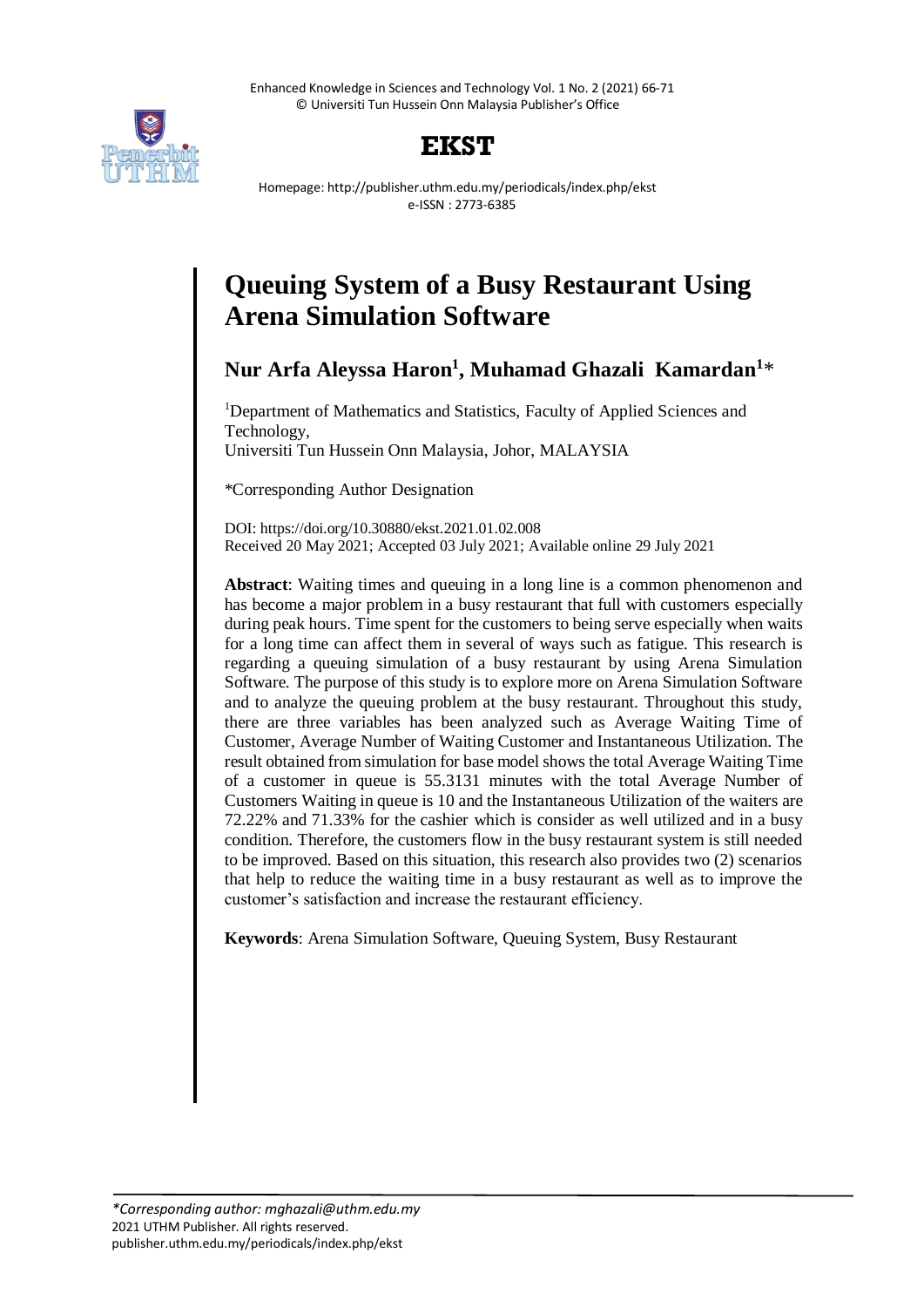## **1. Introduction**

The modern society is increasingly transforming into a service leading one in today's competitive business phenomena. As a result, waiting in a line has drawn great attention to all operation management specialists. A queuing system occurs when individuals who are usually customers involved in counting on one or more servers that provide a service to them. There are several factors to consider a restaurant as a good or bad restaurant. Taste, cleanliness, restaurant layout and settings are some of the most important factors in order to attract customers. There is also another aspect that needs to be considered particularly when the restaurant has succeeded in attracting customers, which is the queuing time for the customer. Waiting in lines are typically the worst annoyance which makes the waiting time is feeling like they waited longer than they actually did. This unpleasant experience of waiting in line can often have a negative effect on the rest of a customer's experience of the restaurant. Queues occur at the restaurant is because of queues number that they need to take in order to get their meals. Time spent for customers to get their service at the counter especially when waits at a long time can affect customers in several of inefficient outcome. Often, customers may get fatigue by waiting and may be discouraged from pursuing valuable services by a long length of the waiting lines. At other times, waiting might even causes the customers to delay or miss important events  $[1-6]$ .

## **2. Materials and Methods**

All the expressions of data for this simulation study is based on Table 1 that has been done from previous researcher since this research is only focused on simulation technique instead of data collection. These expressions are obtained based on the inter-arrival times for each server in order to serve their service and also inter-arrival times of the arrival customers that enter the restaurant. All the inter-arrival times was then analyzed by Arena Input Analyzer to provide a summary of sample statistics with the best fit of data distribution for each data set.

| <b>DATA DISTRIBUTION</b> |                                   |  |  |  |
|--------------------------|-----------------------------------|--|--|--|
| <b>NAME</b>              | <b>EXPRESSION</b>                 |  |  |  |
| Arrival Time             | NORM (0.867,0.618)                |  |  |  |
| Waiter 1                 | $4.5 + GAMM (0.663, 2.87)$        |  |  |  |
| Waiter 2                 | $4.5 + LOGN (2.16, 1.79)$         |  |  |  |
| Waiter 3                 | UNIF $(3.5, 8.5)$                 |  |  |  |
| Waiter 4                 | $3.5+5*BETA(0.508, 0.433)$        |  |  |  |
| Waiter 5                 | TRIA (3.5,5.6,9.5)                |  |  |  |
| Waiter 6                 | $5.5 + \text{WEIB}$ (0.797, 1.92) |  |  |  |
| Cash Service             | $0.35 + LOGN (0.699, 0.755)$      |  |  |  |

**Table 1: Data Distribution by Arena Input Analyzer [1]**

## 2.1 Create Pop-Up Box

 Create is the first part of every simulation. Entities arrival will be generated in the simulation. To run the simulation, the required information needs to be filled-in completely in the Create pop-up box and double-click the Create button in order to open the Create pop-up box. To open the Create pop-up box, double-click on Create button. The Create Pop-up box will then appear as shown in Figure 1. There are seven fields in the pop-up box that must be filled-in.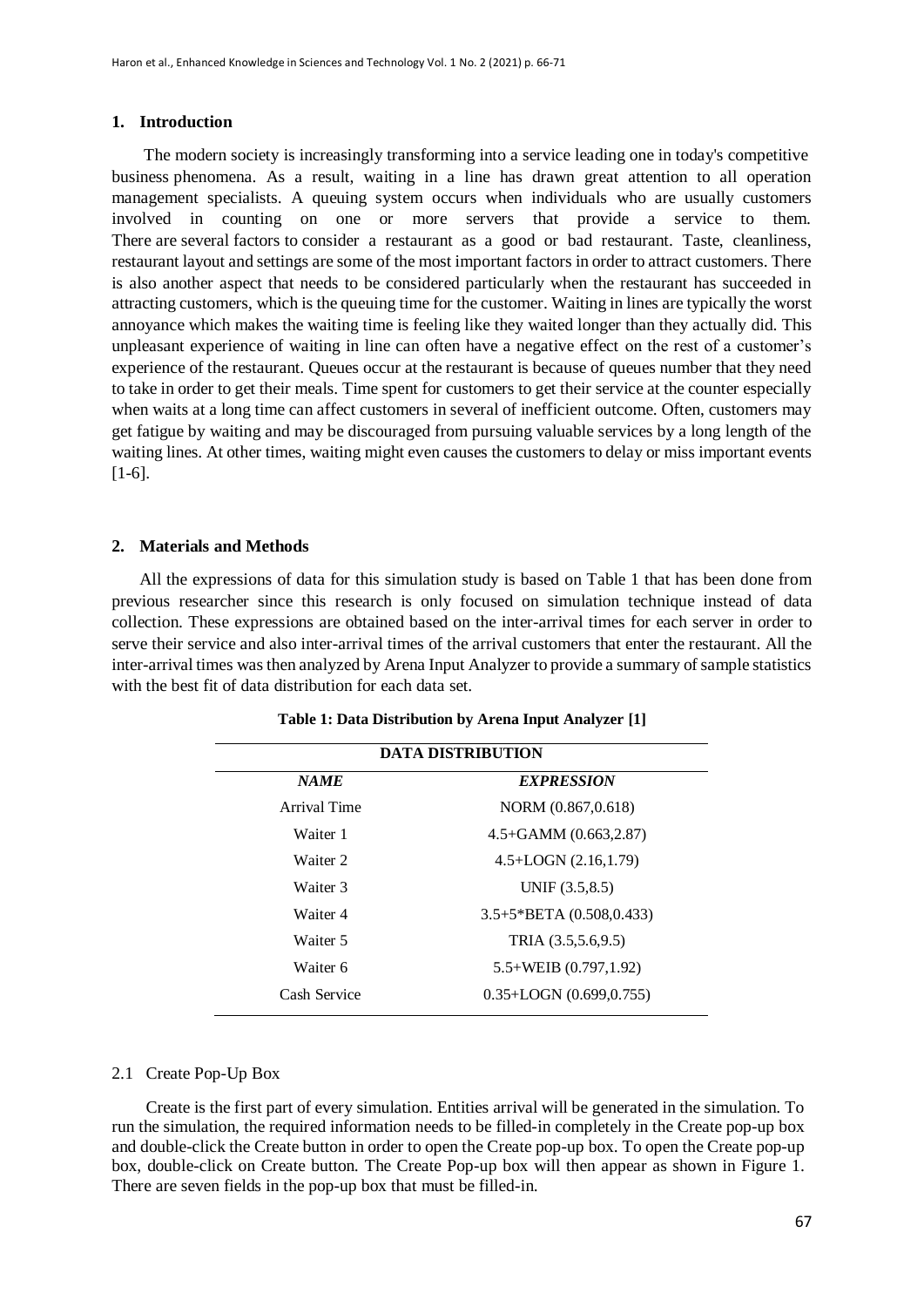

**Figure 1: Create Pop-Up Box**

- (a) **Name Field**: In this field, simply put any name to refer customer's arrival, hence for this research, it will be named as 'Arrival'.
- (b) **Entity Type Field:** There are three options to be selected in this field, 'Entity', 'Customers' and 'Order'. Entity is general arrival that enter the queue. Meanwhile, the second and third options appear since 'Customers' and 'Order' will be stated in the entity field. If 'Customers' is chosen, it means that the system only allowed the customers to enter the queuing system. Hence, 'Customers' will be selected in this field.
- (c) **Type field**: There are three options of time between arrivals which consists of type, value and units. For type, there are four type that can be chosen: (i) Random (expo), (ii) Schedule, (iii) Constant and (iv) Expression. In this field, Expression will be chosen as the arrival of customers assume to be generated as Normal Distribution as follow in Table 1.
- (d) **Value Field:** This field need us to fill-in the time value to run the simulation. Value text box refers to mean time between arrivals. In this study, the value is set to NORM (0.867,0.618).
- (e) **Units Field**: There are three options such as hour, minutes and seconds. In this research, the Value field will be set as Random (expo) with the inter-arrival time between customers is 1 minutes.
- (f) **Entities per Arrival Field:** Entities per arrival specifies how many customers that arrive at each arrivals. In this research, entities per arrival will be set as 1 to make it easier while analysis the result.
- (g)**Max Arrivals Field**: Max Arrivals is the total number of customers that will enter the system. It means that the number of customers that will enter the system can be set. In this research, the Max arrival will be set to 500, means that only 500 customers will be allowed to enter and leave the system per day. Then after finished fill in the information, click OK to save the information.

## 2.2 Decide Pop-Up Box

 To model the situation that an arriving restaurant customer may decide to get a service from a different waiter, a condition within Decide module need to be used.



**Figure 2: Decide Pop-Up Box**

(a) **Name Field:** In this field, simply put any name to refer decision of the system. Hence for this research, simply let it as 'Decide 1'.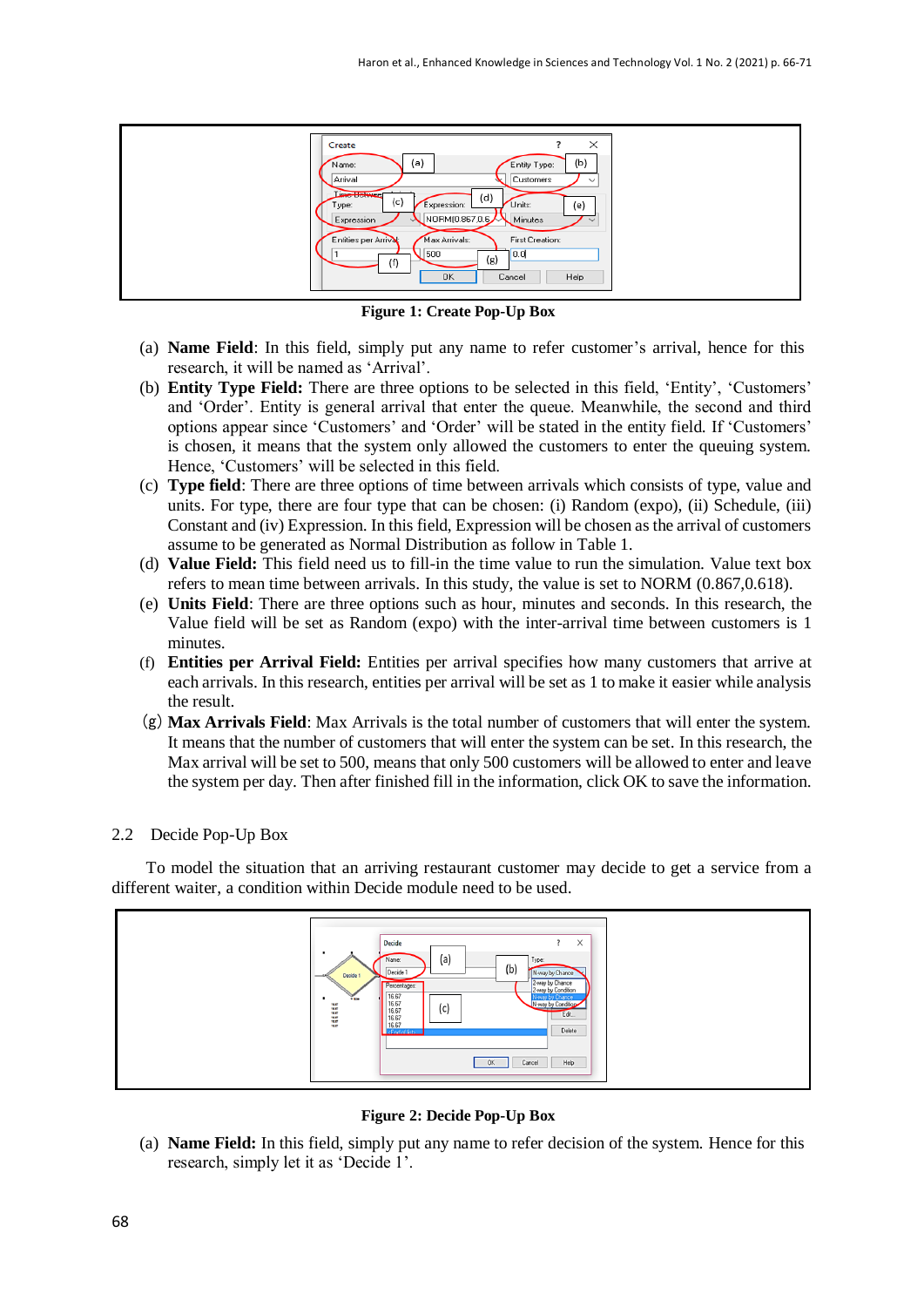- (b) **Type Field:** There are four options in this "Type" field which consists of 2-way by Chance, 2 way by Condition, N-way by Chance and N-way by Condition. In this research, the N-way by Chance will be chosen since there are six probabilities of decision for the arrival customers get served by any of six waiters.
- (c) **Percent True Field:** The probability of arrival of any server is considered by same percentage, for six servers of waiters the probability is considered as 16.67% for each of them.

## 2.3 Process Pop-Up Box

 Next, it is necessary to complete and put the required information into the Process pop-up box. In order to open the Process pop-up box, it needs to double click at the Process button, thus the Process pop-up box will appear as shown in Figure 3. There are several fields that need to be filled-in in the Process pop-up box.

| $\times$<br>$\overline{\mathbf{?}}$<br>Process                                                                                                                           |  |
|--------------------------------------------------------------------------------------------------------------------------------------------------------------------------|--|
| lype:<br>Name:<br>(a)<br>(b)<br>waiter 1<br>Standard                                                                                                                     |  |
| Logie<br>Priority:<br>Action:<br>(c)<br>$\vee$ Medium(2)<br>Seize Delay Release<br>$\check{~}$                                                                           |  |
| Resources:<br>Resource, waiter, 1<br>(d)<br>Add<br><end list="" of=""><br/>Edit<br/>Delete</end>                                                                         |  |
| (e)<br>Delay Type:<br>Units:<br>Allocation:<br>(f)<br>Minutes<br>Value Added<br>Expression<br>$\check{~}$<br>Expression:<br>4.5+GAMMA(0.663,2.87)<br>(g)<br>$\checkmark$ |  |
| Report Statistics<br><b>OK</b><br>Cancel<br>Help                                                                                                                         |  |

**Figure 3: Process Pop-Up Box**

- (a) **Name field:** In this field, simply put any name in the simulation to refer the process. In this research, it will be named as Waiter 1, Waiter 2, until Waiter 6 and Cash Service.
- (b) **Type field:** There are two options from type field, Submodel and Standard. Submodel is used when there are many model that link to each other. Standard has been chosen as the standard queuing will only be used in the system to run this simulation.
- (c) **Action field:** There are four options and Seize Delay Release will be chosen. Consider that customers will enter the restaurant system, delay as the customers will wait for the waiter to order their meals and paid for their meals at the Cash Counter then release once the customers finished with their services.
- (d) **Resources field**: This field will appear if Seize Delay Release option chosen in the action field. Instead, except for Resource name field, keep the other details the same as it pop-up. Resource field will be named as Waiter and Cashier since they is the one that provides the customers with the services.
- (e) **Delay type field:** There are five options; Triangular, Constant, Normal, Uniform and Expression. This delay type will be obtained from the result of input analyzer once we keyedin the data. However, in this study, we just refer to data from Table 1.
- (f) **Units field:** This field indicate the time units that will be used in the simulation. Let this field as Minutes to obtain the result in minutes.
- (g) **Expression field:** This field is consequence from Delay type field and it follows the data distribution in Table 1. Then, "OK" button will be clicked to save the information and proceed with the next step.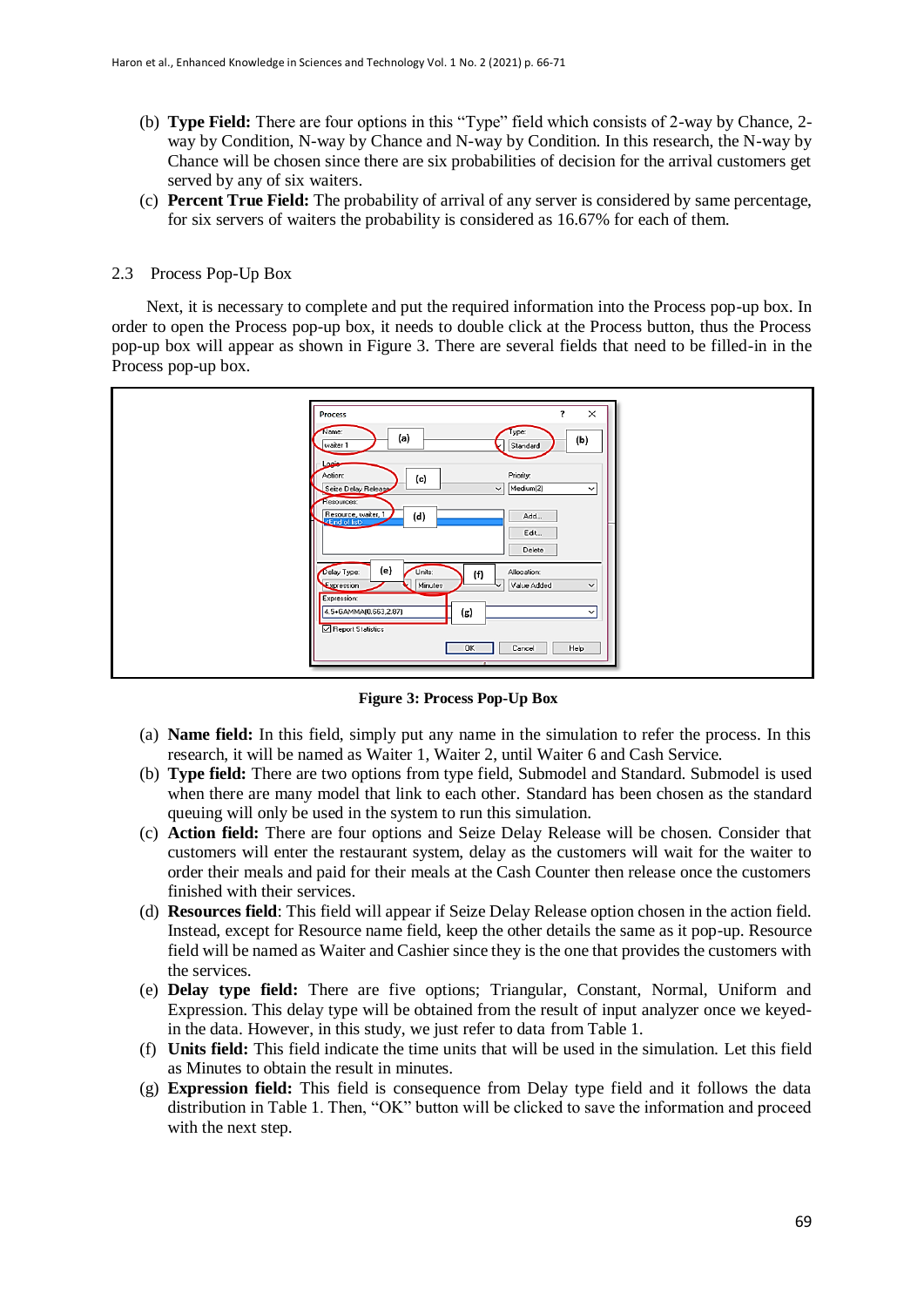## **3. Results and Discussion**

After running the simulation model, the Arena Simulation Software will execute the results of the simulation. From this simulation, we focused our study on three variables, which are Average Number Waiting Customer  $(L_q)$ , Average Waiting Time  $(W_q)$  and Instantaneous Utilization  $\begin{pmatrix} \vec{c} \\ \vec{c} \end{pmatrix}$  $\frac{c}{c}$ ) used to analyse the performance of the busy restaurant. There are two (2) scenarios have been proposed in this study in order to reduce the Average Number Waiting Customer  $(L_q)$  and Average Waiting Time  $(W_q)$ .

Scenario 1: Maintain the number of customer's arrival and hiring another one waiter and cashier.

Scenario 2: Proposed two shifting schedules for the waiters.

from the restaurant without being served due to long waiting time.

| Table 2: Comparison of two scenarios with the original data analysis result |                                              |                   |            |            |  |  |
|-----------------------------------------------------------------------------|----------------------------------------------|-------------------|------------|------------|--|--|
| <b>Performance Measurement</b>                                              |                                              | <b>Base Model</b> | Scenario 1 | Scenario 2 |  |  |
|                                                                             |                                              |                   |            |            |  |  |
|                                                                             | <b>Total Average Waiting Time (Minutes)</b>  | 55.3131           | 24.897     | 40.275     |  |  |
|                                                                             | <b>Total Average Number Waiting (Person)</b> | 10                | 3          | 16         |  |  |
| <b>Instantaneous</b>                                                        | <b>Waiters</b>                               | 72.22             | 61.85      | 72.34      |  |  |
| Utilization $(\% )$                                                         | <b>Cash Service</b>                          | 71.33             | 36.32      | 70.05      |  |  |
|                                                                             |                                              |                   |            |            |  |  |

Table 2 summarizes all the results obtained throughout the study in term of Average Waiting Time, Average Number Waiting and Instantaneous Utilization for the original model and two scenarios proposed. Based on the table, it shows that the Total Average Waiting Time  $(W<sub>a</sub>)$  for the original model analysis is 55.3131 minutes. We consider it as a long queue for the customers in the system and we need to overcome this problem because it may affect the customer's behavior as well as they will left

From Scenario 1 analysis which is by hiring another one waiter and one cashier into the system, the Total Average Waiting Time  $(W_q)$  is reduced to 24.897 minutes. While Scenario 2 shows the Total Average Waiting Time ( $W_a$ ) is 40.275 minutes. This result indicates that scenario 1 is better with the least Total Average Waiting Time compared to scenario 2. So, the customers do not have to queue for a long time to being served by the server.

The Total Average Number of Waiting Customer  $(L_q)$  for the original model, scenario 1 and scenario 2 is approximate to 10, 3 and 16 customers respectively. Among the scenarios suggested, scenario 1 found to be the best strategy to be proposed with the least Total Number of the Waiting Customers in the system.

Next, the Instantaneous Utilization  $\left(\frac{\vec{c}}{c}\right)$  $\frac{c}{c}$ ) for the waiters are 72.22% while 71.33% for the cashier in the original model. From this result, it shows that the waiters and cashier are well utilized and busy during the operation hour. When we proposed the scenario 1, Instantaneous Utilization  $(\frac{\vec{c}}{2})$  $\frac{c}{c}$ ) for the waiters is reduced to 61.85% while 36.32% for the cashier. As the Instantaneous Utilization  $(\frac{\vec{c}}{2})$  $\frac{c}{c}$ ) for the waiters are below 70%, they are not fully utilized but still in optimum condition since it is more than 50%. However, the cashier is not in optimum condition during the operation hour since it is below 50% utilization. Therefore, we assume to hire another one cashier only during peak hour. Then, for scenario 2, the Instantaneous Utilization  $\left(\frac{\vec{c}}{2}\right)$  $\frac{c}{c}$ ) are 72.34% and 70.05% for the waiters and cashier respectively indicate that the servers are also busy and well utilized.